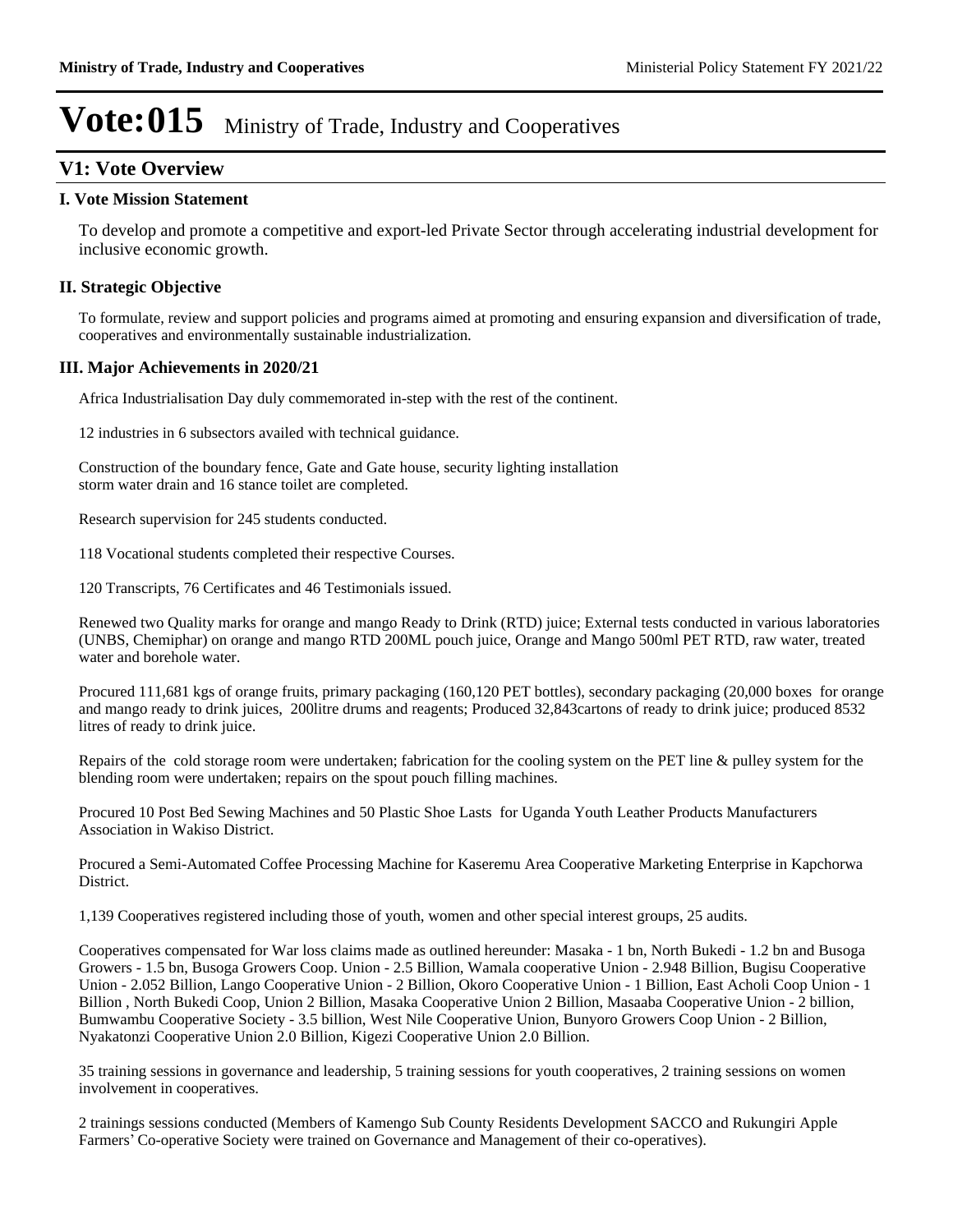e-WRS installed at 05 Storage Facilities & test runs are being carried out.

Participated in the AcfTA Negotiations, where the draft market access (both goods and services) offer in line with agreed modalities was done and further engaged at the EAC regional level to finalize and consolidate the EAC tariff offer for submission to AUC.

Tobacco stores inspected in selected tobacco growing Districts.

Collected and analysed data on impact of Covid-19 on implementation of shelf space for locally manufactured goods by Supermarkets.

Delivery of equipment (Computers, printers) to Trade Information Desks of Mirama hills.

The Project purchased the solar system and the CBTA/TID facilitation equipment for Ntoroko, Lwakhakha, Mutukula, Madi Opei.

Construction of border markets at Lwakhkahkha, Busia, Katuna, Oraba and Mpondwe is ongoing.

Supported in the integration of Gender and Equity priorities with a focus on women and youth in small businesses into sectoral Development/strategic plans in line with the third National Development Plan (NDPIII).

Finalized the National Green Manufacturing Strategy.

Developed the Draft of the national Packaging Industry Development Strategy.

Carried out capacity building for 40 MSMEs in resource efficiency, access to Finance, PPDA compliance for procurement in public procurement and market development in Iganga, mayuge, Rukungiri and Ntungamo districts.

Operationalised of the leather products business incubator center and design studio at MTAC.

Participated in Makerere Innovation and Incubation Center (MIIC) to support start-ups and 10 enterprises startups presented their businesses and interviewed to qualify for the MIIC Development and Facilitation Program.

Provided technical support to 6 DCOs and 10 MSMEs on Good Manufacturing Practices (GMPs), Value Addition and Marketing.

Mobilize, sensitize and link 50 MSMEs that deal with Handcrafts to appropriate ICT providers for E- Marketing.

50 Women, youth, & PWD trained on Enterprise selection and business startup. in Rukungiri and Sembabule and Bukomansimbi

Mobilized and facilitated 25 MSMEs in Value addition, branding and packaging and marketing of fortified products in the Mbarara and Wakiso.

Sensitized msmes in the formation of SACCOs and other forms cooperatives for bulk production, marketing and linkages to credit facilities.

Sensitized the women group of 40 famers of Hibiscus Processors on standards and how to acquire Q-Mark.

250 MSMEs trained on making of business plans for their businesses.(180 females, 61 males and 9 PWDs).

600 MSMEs provided with business development skills.( 408 are female, 180 male and 12 are PWDs).

Youth and female market vendors trained on proper post-Harvest management and packaging of highly nutritious foods.

75 (14 females and 61 males) youth and women mobilized for entrepreneurship, business formation and compliance to regulations.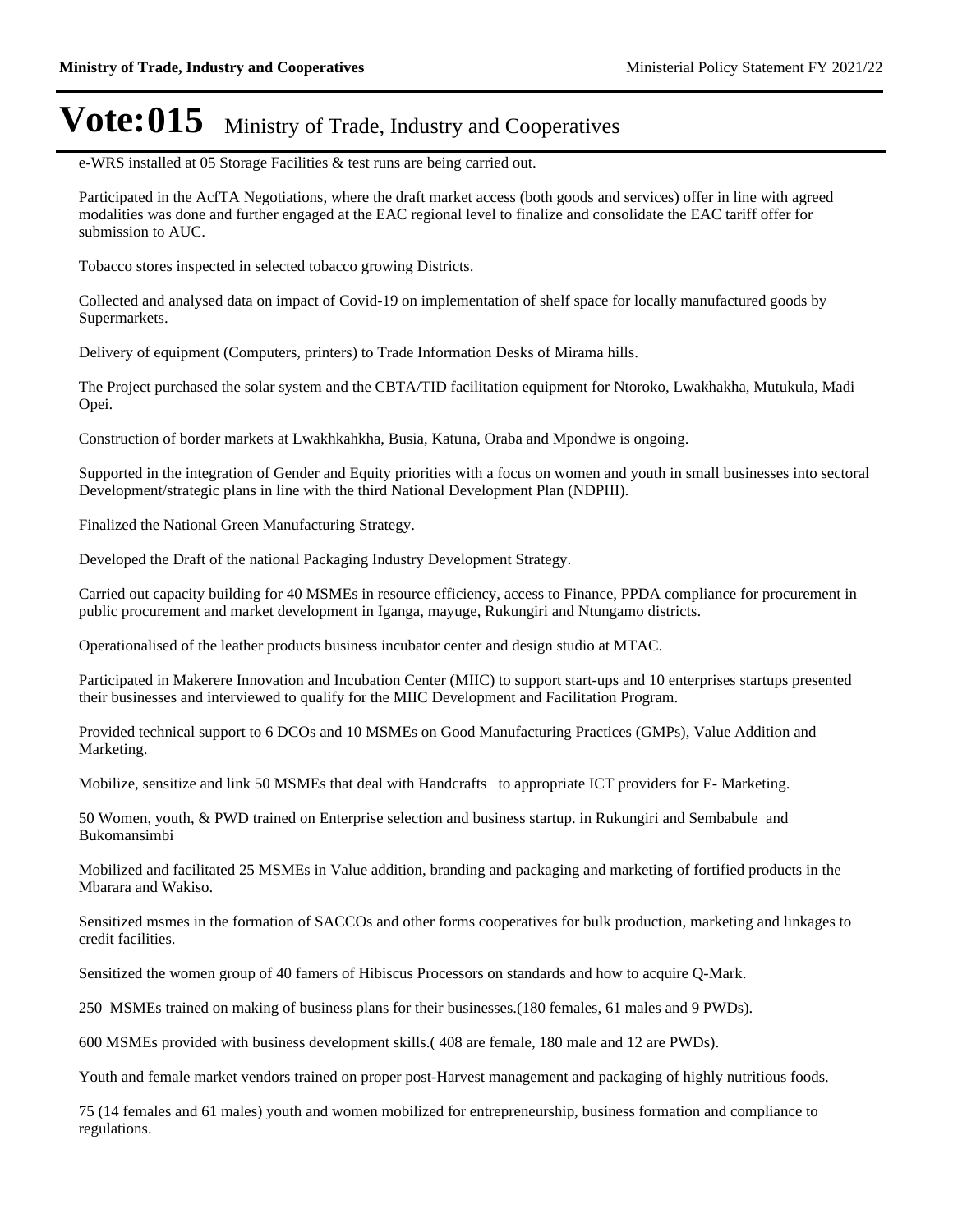### **IV. Medium Term Plans**

Completion of the Establishment of 1 Fully Serviced Standard Industrial Park per region.

Promotion of sustainable Green Manufacturing practices adopted.

Production of product volumes and quality in Pharmaceutical subsector supported.

Existing sugar factories supported to produce quality industrial grade sugar.

200 Aggregation and Collective Marketing Societies supported with cleaning, drying, grading and processing equipment.

8 Training and common user facility centers established.

Standards for locally produced mineral products developed.

Construction of value addition facilities completed (Luwero fruit factory, Zombo tea factories, cassava processing, Coffee grading & roasting plant, integrated cement, lime & marble plants, Busoga sugar factory).

Construction of cocoa processing factory, Virika Pharmaceutical factory, spinning facility and Gama irradiation facility commenced.

The range of Market Negotiation of Preferential market access at regional; EAC, COMESA, TFTA, CFTA expanded.

Preferential market access at bilateral levels; China, India among others new negotiated.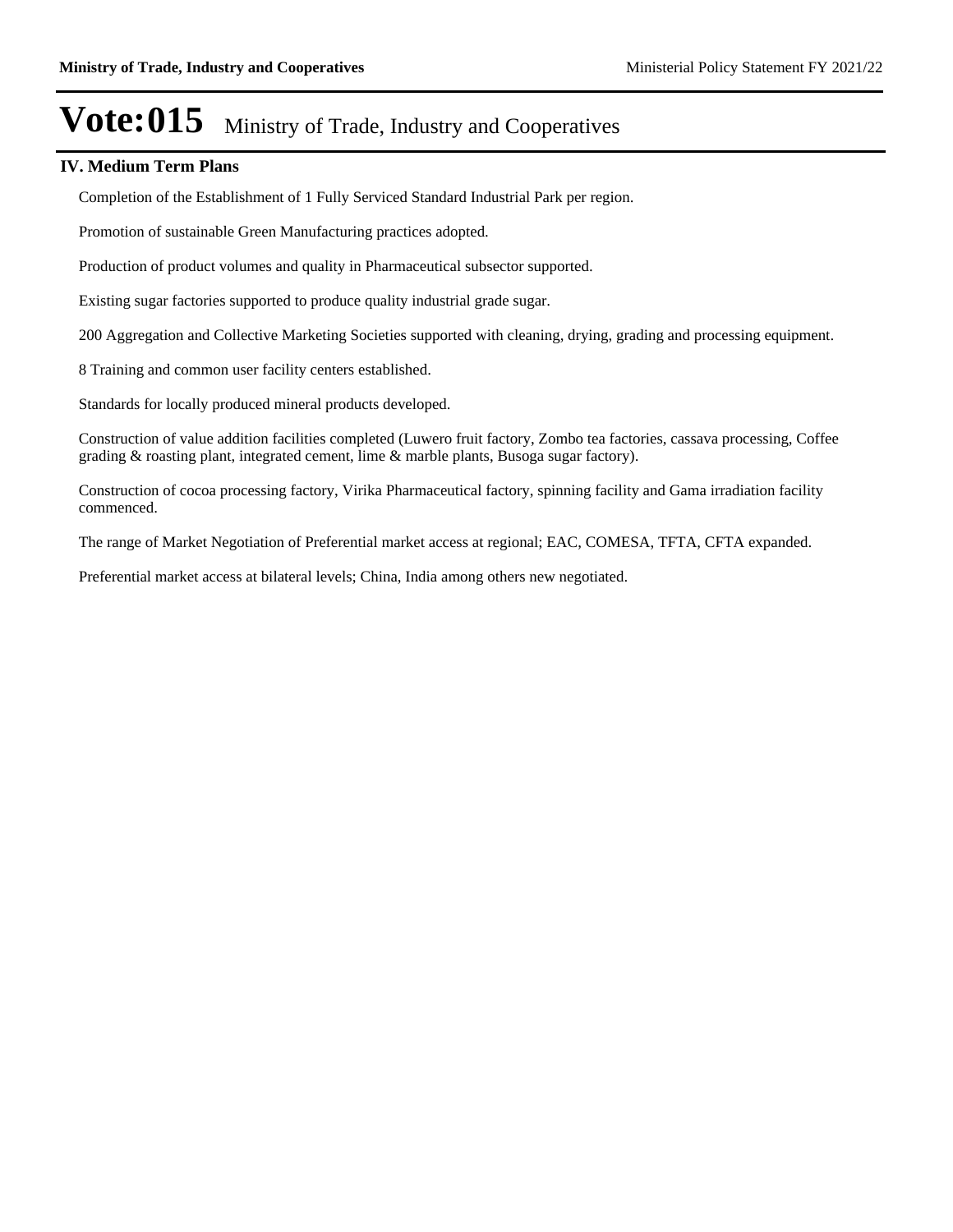### **V. Snapshot Of Medium Term Budget Allocations**

**Table 5.1: Overview of Vote Expenditures (UShs Billion)**

|           |                                                      |                    |               | 2020/21                                   |         | <b>MTEF Budget Projections</b> |         |         |         |
|-----------|------------------------------------------------------|--------------------|---------------|-------------------------------------------|---------|--------------------------------|---------|---------|---------|
|           |                                                      | 2019/20<br>Outturn | <b>Budget</b> | <b>Approved Expenditure</b><br>by End Dec | 2021/22 | 2022/23                        | 2023/24 | 2024/25 | 2025/26 |
| Recurrent | Wage                                                 | 2.336              | 2.458         | 1.163                                     | 2.458   | 2.581                          | 2.581   | 2.581   | 2.581   |
|           | Non Wage                                             | 59.308             | 71.816        | 124.723                                   | 49.225  | 49.225                         | 49.225  | 49.225  | 49.225  |
| Devt.     | GoU                                                  | 27.518             | 4.784         | 1.862                                     | 4.784   | 4.784                          | 4.784   | 4.784   | 4.784   |
|           | Ext. Fin.                                            | 3.843              | 10.202        | 1.250                                     | 7.694   | 0.000                          | 0.000   | 0.000   | 0.000   |
|           | <b>GoU</b> Total                                     | 89.161             | 79.058        | 127.748                                   | 56.467  | 56.590                         | 56.590  | 56.590  | 56.590  |
|           | <b>Total GoU+Ext Fin (MTEF)</b>                      | 93.004             | 89.260        | 128.998                                   | 64.160  | 56.590                         | 56.590  | 56.590  | 56.590  |
|           | Arrears                                              | 9.996              | 2.919         | 30.918                                    | 5.365   | 0.000                          | 0.000   | 0.000   | 0.000   |
|           | <b>Total Budget</b>                                  | 103.000            | 92.179        | 159.916                                   | 69.525  | 56.590                         | 56.590  | 56.590  | 56.590  |
|           | <b>A.I.A Total</b>                                   | 0.000              | 0.000         | 0.000                                     | 0.000   | 0.000                          | 0.000   | 0.000   | 0.000   |
|           | <b>Grand Total</b>                                   | 103.000            | 92.179        | 159.916                                   | 69.525  | 56.590                         | 56.590  | 56.590  | 56.590  |
|           | <b>Total Vote Budget</b><br><b>Excluding Arrears</b> | 93.004             | 89.260        | 128.998                                   | 64.160  | 56.590                         | 56.590  | 56.590  | 56.590  |

#### **Table 5.2: Budget Allocation by Programme (UShs Billion)**

|                                   | 2021/22 Draft Estimates |          |              |  |  |  |
|-----------------------------------|-------------------------|----------|--------------|--|--|--|
| <b>Billion Uganda Shillings</b>   | GoU                     | Ext. Fin | <b>Total</b> |  |  |  |
| Manufacturing                     | 54.401                  | 0.000    | 54.401       |  |  |  |
| <b>Private Sector Development</b> | 2.066                   | 7.694    | 9.759        |  |  |  |
| <b>Grand Total:</b>               | 61.832                  | 7.694    | 69.525       |  |  |  |
| <b>Total excluding Arrears</b>    | 56.467                  | 7.694    | 64.160       |  |  |  |

### **VI. Budget By Economic Clasification**

#### **Table V6.1 2020/21 and 2021/22 Budget Allocations by Item**

|                                       | 2020/21 Approved Budget |          |       |              | 2021/22 Draft Estimates |          |              |  |
|---------------------------------------|-------------------------|----------|-------|--------------|-------------------------|----------|--------------|--|
| Billion Uganda Shillings              | GoU                     | Ext. Fin | AIA   | <b>Total</b> | GoU                     | Ext. Fin | <b>Total</b> |  |
| <b>Output Class: Outputs Provided</b> | 21.445                  | 1.269    | 0.000 | 22.714       | 9.463                   | 0.865    | 10.328       |  |
| 211 Wages and Salaries                | 3.565                   | 0.495    | 0.000 | 4.060        | 3.037                   | 0.224    | 3.261        |  |
| 212 Social Contributions              | 3.925                   | 0.021    | 0.000 | 3.946        | 3.941                   | 0.021    | 3.962        |  |
| 213 Other Employee Costs              | 0.273                   | 0.000    | 0.000 | 0.273        | 0.106                   | 0.000    | 0.106        |  |
| 221 General Expenses                  | 1.485                   | 0.113    | 0.000 | 1.598        | 0.628                   | 0.032    | 0.660        |  |
| 222 Communications                    | 0.138                   | 0.010    | 0.000 | 0.148        | 0.038                   | 0.408    | 0.446        |  |
| 223 Utility and Property Expenses     | 0.423                   | 0.000    | 0.000 | 0.423        | 0.352                   | 0.000    | 0.352        |  |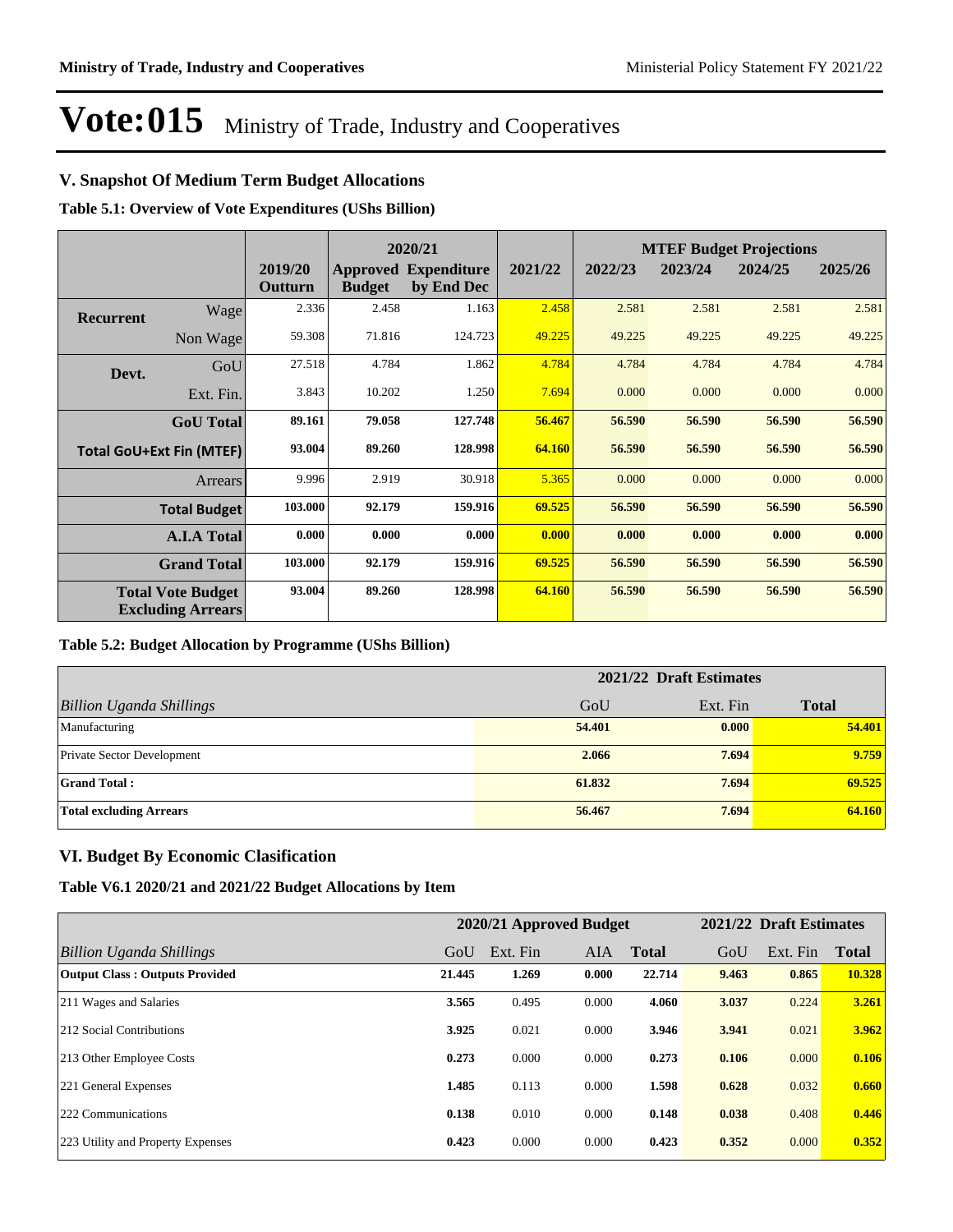| 224 Supplies and Services                 | 0.080  | 0.000  | 0.000 | 0.080  | 0.080  | 0.000 | 0.080  |
|-------------------------------------------|--------|--------|-------|--------|--------|-------|--------|
| 225 Professional Services                 | 0.160  | 0.145  | 0.000 | 0.306  | 0.005  | 0.090 | 0.095  |
| 226 Insurances and Licenses               | 0.000  | 0.011  | 0.000 | 0.011  | 0.072  | 0.010 | 0.082  |
| 227 Travel and Transport                  | 1.354  | 0.450  | 0.000 | 1.804  | 1.112  | 0.068 | 1.180  |
| 228 Maintenance                           | 0.194  | 0.024  | 0.000 | 0.218  | 0.091  | 0.012 | 0.103  |
| 282 Miscellaneous Other Expenses          | 9.847  | 0.000  | 0.000 | 9.847  | 0.000  | 0.000 | 0.000  |
| <b>Output Class: Outputs Funded</b>       | 56.513 | 0.000  | 0.000 | 56.513 | 45.840 | 0.000 | 45.840 |
| 262 To international organisations        | 3.400  | 0.000  | 0.000 | 3.400  | 3.400  | 0.000 | 3.400  |
| 263 To other general government units     | 43.072 | 0.000  | 0.000 | 43.072 | 36.873 | 0.000 | 36.873 |
| 264 To Resident Non-government units      | 10.041 | 0.000  | 0.000 | 10.041 | 5.567  | 0.000 | 5.567  |
| <b>Output Class: Capital Purchases</b>    | 1.100  | 8.933  | 0.000 | 10.034 | 1.164  | 6.828 | 7.992  |
| 281 Property expenses other than interest | 0.028  | 0.000  | 0.000 | 0.028  | 0.030  | 0.320 | 0.350  |
| 312 FIXED ASSETS                          | 1.052  | 8.933  | 0.000 | 9.985  | 1.069  | 6.508 | 7.577  |
| 314 INVENTORIES (STOCKS AND STORES)       | 0.021  | 0.000  | 0.000 | 0.021  | 0.065  | 0.000 | 0.065  |
| <b>Output Class: Arrears</b>              | 2.919  | 0.000  | 0.000 | 2.919  | 5.365  | 0.000 | 5.365  |
| 321 DOMESTIC                              | 2.919  | 0.000  | 0.000 | 2.919  | 5.365  | 0.000 | 5.365  |
| <b>Grand Total:</b>                       | 81.976 | 10.202 | 0.000 | 92.179 | 61.832 | 7.694 | 69.525 |
| <b>Total excluding Arrears</b>            | 79.058 | 10.202 | 0.000 | 89.260 | 56.467 | 7.694 | 64.160 |

### VII. Budget By Sub-Subprogramme, Department And Project

### **Table V7.1: Past Expenditure Outturns and Medium Term Projections by Sub-SubProgramme,Department and Project**

| Billion Uganda shillings                                              |                                     | FY 2020/21                |                                   |                                             |         | <b>Medium Term Projections</b> |         |         |
|-----------------------------------------------------------------------|-------------------------------------|---------------------------|-----------------------------------|---------------------------------------------|---------|--------------------------------|---------|---------|
|                                                                       | <b>FY 2019/20</b><br><b>Outturn</b> | Approved<br><b>Budget</b> | <b>Spent By</b><br><b>End Dec</b> | 2021-22<br><b>Proposed</b><br><b>Budget</b> | 2022-23 | 2023-24                        | 2024-25 | 2025-26 |
| 01 Industrial and Technological<br><b>Development</b>                 | 48.158                              | 42.019                    | 113.701                           | 35.615                                      | 35.737  | 35.737                         | 35.737  | 35.737  |
| 1111 Soroti Fruit Factory                                             | 10.014                              | 0.000                     | 0.000                             | 0.000                                       | 0.000   | 0.000                          | 0.000   | 0.000   |
| 12 Industry and Technology                                            | 24.023                              | 40.812                    | 113.477                           | 34.407                                      | 34.530  | 34.530                         | 34.530  | 34.530  |
| 1495 Rural Industrial Development Project<br>(OVOP Project Phase III) | 0.889                               | 1.208                     | 0.223                             | 1.208                                       | 1.208   | 1.208                          | 1.208   | 1.208   |
| 1498 Establishment of Zonal Agro-<br><b>Processing Facilities</b>     | 13.231                              | 0.000                     | 0.000                             | 0.000                                       | 0.000   | 0.000                          | 0.000   | 0.000   |
| 02 Cooperative Development                                            | 27.923                              | 19.366                    | 7.697                             | 5.311                                       | 5.311   | 5.311                          | 5.311   | 5.311   |
| 1203 Support to Warehouse Receipt System                              | 0.140                               | 0.000                     | 0.000                             | 0.000                                       | 0.000   | 0.000                          | 0.000   | 0.000   |
| 13 Cooperatives Development                                           | 27.783                              | 19.366                    | 7.697                             | 5.311                                       | 5.311   | 5.311                          | 5.311   | 5.311   |
| 04 Trade Development                                                  | 6.000                               | 12.393                    | 2.190                             | 9.013                                       | 1.320   | 1.320                          | 1.320   | 1.320   |
| 07 External Trade                                                     | 1.481                               | 1.533                     | 0.680                             | 0.890                                       | 0.890   | 0.890                          | 0.890   | 0.890   |
| 08 Internal Trade                                                     | 0.552                               | 0.564                     | 0.229                             | 0.429                                       | 0.429   | 0.429                          | 0.429   | 0.429   |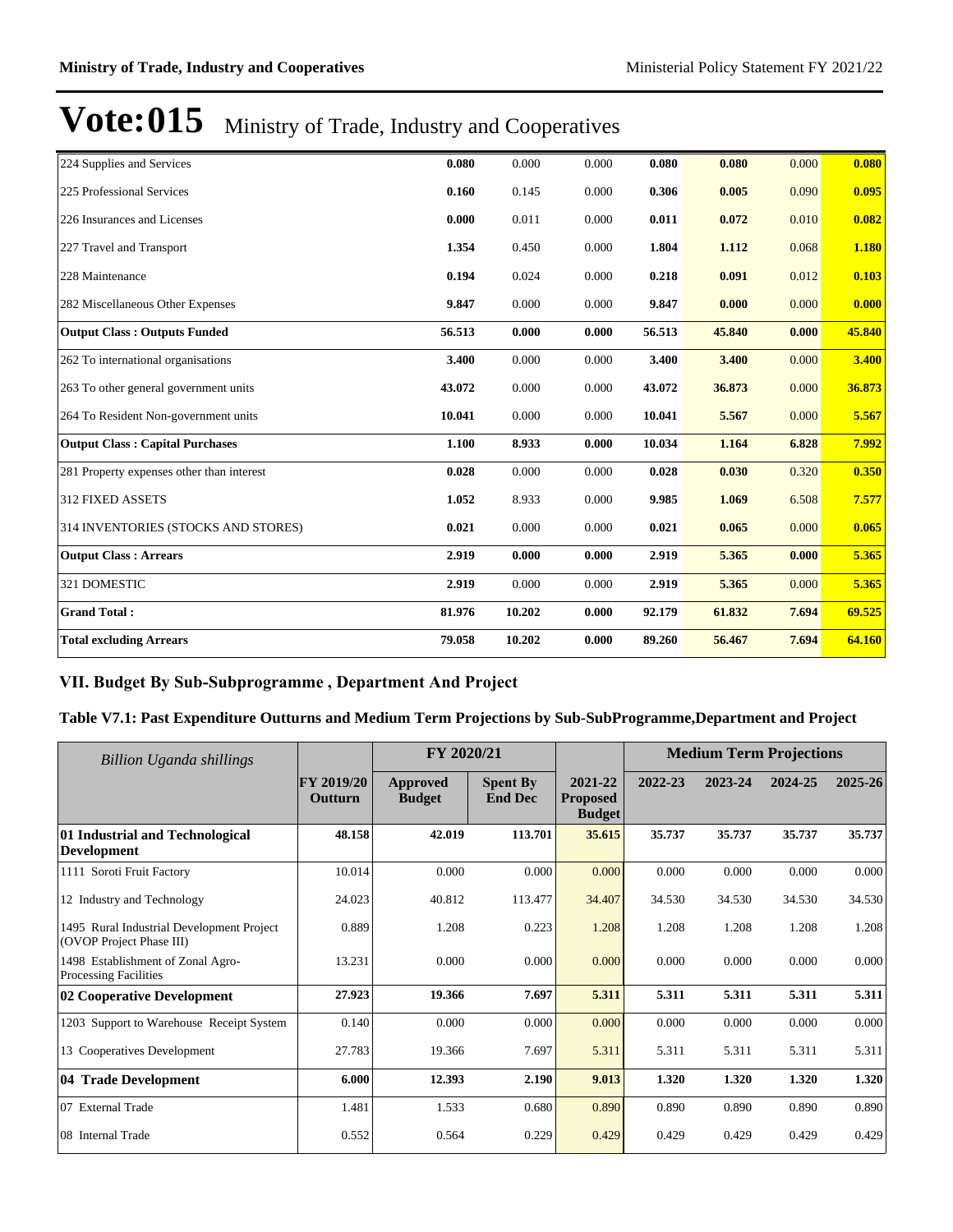| 1291 Regional Integration Implementation<br>Programme [RIIP] Support for Uganda | 3.843   | 10.202 | 1.250   | 7.694  | 0.000  | 0.000  | 0.000  | 0.000  |
|---------------------------------------------------------------------------------|---------|--------|---------|--------|--------|--------|--------|--------|
| 16 Directorate of Trade, Industry and<br>Cooperatives                           | 0.124   | 0.094  | 0.031   | 0.000  | 0.000  | 0.000  | 0.000  | 0.000  |
| 07 MSME Development                                                             | 1.152   | 1.103  | 0.444   | 0.746  | 0.746  | 0.746  | 0.746  | 0.746  |
| 18 Directorate of MSMEs                                                         | 0.076   | 0.028  | 0.011   | 0.000  | 0.000  | 0.000  | 0.000  | 0.000  |
| 19 Processing and Marketing Department                                          | 0.524   | 0.529  | 0.181   | 0.376  | 0.376  | 0.376  | 0.376  | 0.376  |
| 20 Business Development and Quality<br><b>Assurance Department</b>              | 0.551   | 0.545  | 0.252   | 0.370  | 0.370  | 0.370  | 0.370  | 0.370  |
| 49 General Administration, Policy and<br>Planning                               | 19.768  | 17.298 | 35.885  | 18.840 | 13.475 | 13.475 | 13.475 | 13.475 |
| 01 HQs and Administration                                                       | 16.042  | 13.219 | 34.035  | 14.963 | 9.598  | 9.598  | 9.598  | 9.598  |
| 1408 Support to the Ministry of Trade,<br>Industry and Cooperatives             | 3.243   | 0.000  | 0.000   | 0.000  | 0.000  | 0.000  | 0.000  | 0.000  |
| 15 Internal Audit                                                               | 0.093   | 0.090  | 0.040   | 0.053  | 0.053  | 0.053  | 0.053  | 0.053  |
| 1689 Retooling of Ministry of Trade and<br>Industry                             | 0.000   | 3.576  | 1.639   | 3.576  | 3.576  | 3.576  | 3.576  | 3.576  |
| 17 Policy and Planning                                                          | 0.390   | 0.412  | 0.171   | 0.248  | 0.248  | 0.248  | 0.248  | 0.248  |
| <b>Total for the Vote</b>                                                       | 103.000 | 92.179 | 159.916 | 69.525 | 56.590 | 56.590 | 56.590 | 56.590 |
| <b>Total Excluding Arrears</b>                                                  | 93.004  | 89.260 | 128.998 | 64.160 | 56.590 | 56.590 | 56.590 | 56.590 |

### VIII. Sub-SubProgramme Performance and Medium Term Plans

### **Table V8.1: Sub-SubProgramme Outcome and Outcome Indicators**

|                             | <b>Sub-SubProgramme:</b> 01 Industrial and Technological Development                                                                                                     |                 |                  |                            |            |            |  |  |
|-----------------------------|--------------------------------------------------------------------------------------------------------------------------------------------------------------------------|-----------------|------------------|----------------------------|------------|------------|--|--|
| Objective :                 | This programme is responsible for policy formulation, implementation and promoting the expansion,<br>diversification and inclusive competitiveness of Industrial Sector. |                 |                  |                            |            |            |  |  |
| <b>Responsible Officer:</b> | Commissioner - Industry and Technology                                                                                                                                   |                 |                  |                            |            |            |  |  |
| Outcome:                    | Industrial Facilitation, Promotion and Cluster Competitiveness                                                                                                           |                 |                  |                            |            |            |  |  |
| 1. A Strong Industrial Base |                                                                                                                                                                          |                 |                  |                            |            |            |  |  |
|                             |                                                                                                                                                                          |                 |                  | <b>Performance Targets</b> |            |            |  |  |
|                             | <b>Outcome Indicators</b>                                                                                                                                                |                 |                  | 2021/22                    | 2022/23    | 2023/24    |  |  |
|                             |                                                                                                                                                                          | <b>Baseline</b> | <b>Base year</b> | <b>Target</b>              | Projection | Projection |  |  |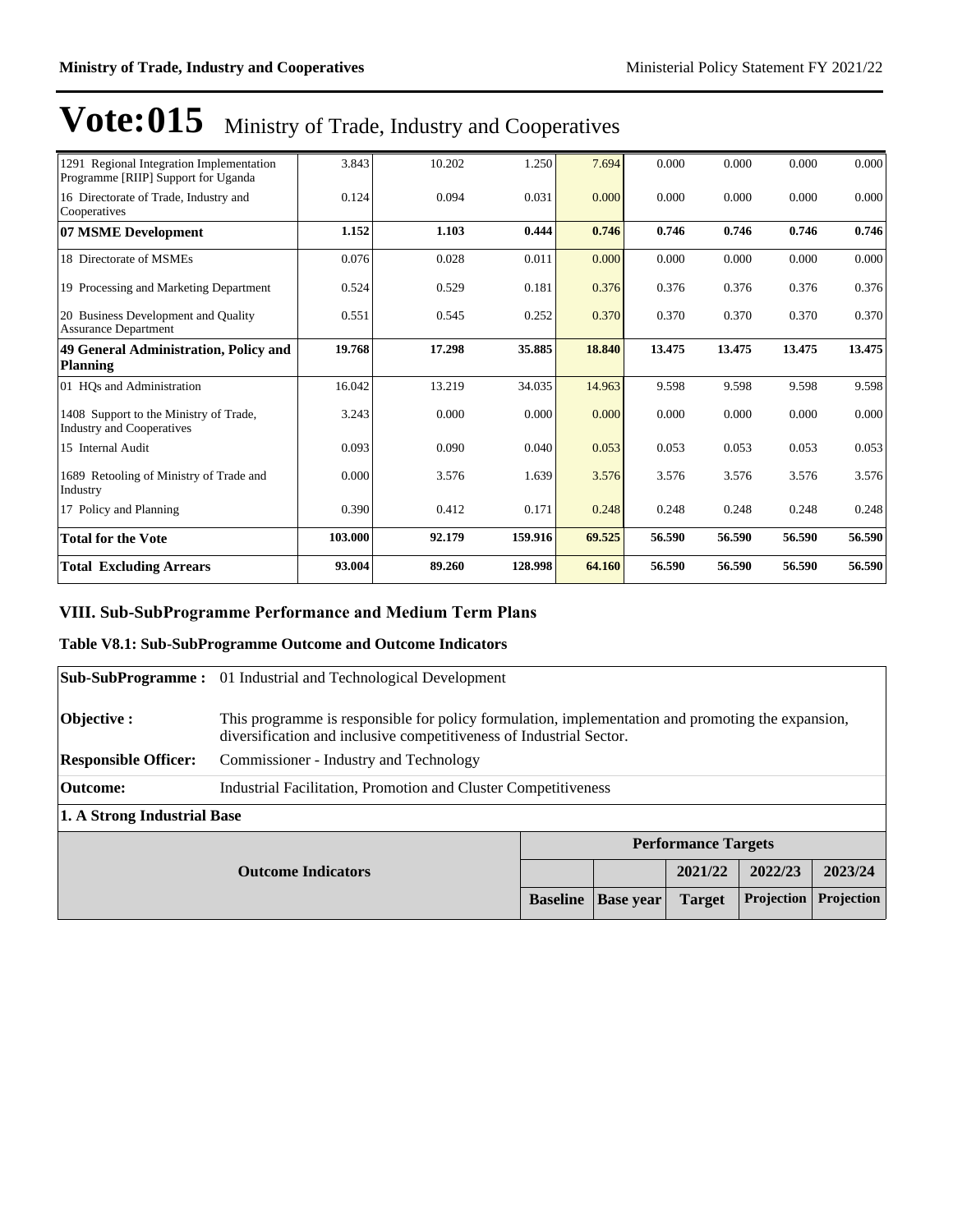|                                                                                      | · Percentage of manufacturing Industries meeting Standard Operating Requirements                                                                                           | 56%             | 2016             | 74%                        | 75%            | 78%        |
|--------------------------------------------------------------------------------------|----------------------------------------------------------------------------------------------------------------------------------------------------------------------------|-----------------|------------------|----------------------------|----------------|------------|
| • Percentage contribution of manufacturing to GDP                                    |                                                                                                                                                                            | 5.8%            | 2017             | 8.5%                       | 9%             | 10%        |
|                                                                                      | • Proportion of industries adopting new technologies in manufacturing                                                                                                      | 7.8%            | 2017             | <b>11%</b>                 | 12%            | 14%        |
|                                                                                      | • Proportion of population employed in the manufacturing industry                                                                                                          | 10.8%           | 2016             | 18%                        | 19%            | 20%        |
| <b>Department: 12 Industry and Technology</b>                                        |                                                                                                                                                                            |                 |                  |                            |                |            |
|                                                                                      | Budget Output: 02 Capacity Building for Jua Kali and Private Sector                                                                                                        |                 |                  |                            |                |            |
| No. of Ugandan artisans participating in exhibitions                                 |                                                                                                                                                                            |                 |                  | <b>100</b>                 | 120            | 130        |
|                                                                                      | No. of participants trained in value addition, business management & marketing                                                                                             |                 |                  | 50                         | 60             | 65         |
|                                                                                      | <b>Budget Output: 03 Industrial Information Services</b>                                                                                                                   |                 |                  |                            |                |            |
|                                                                                      | Number of enterprises for whom data is captured in the National Industrial Database                                                                                        |                 |                  | 50                         | 55             | 60         |
|                                                                                      | <b>Budget Output: 04 Promotion of Value Addition and Cluster Development</b>                                                                                               |                 |                  |                            |                |            |
|                                                                                      | No. of enterprises supported with value addition equipment                                                                                                                 |                 |                  | <b>10</b>                  | 15             | 18         |
|                                                                                      | <b>Budget Output: 51 Management Training and Advisory Services (MTAC)</b>                                                                                                  |                 |                  |                            |                |            |
| No. of students graduating with diploma & certificate programmes in business and ICT | 1,600                                                                                                                                                                      | 1,650           | 1,650            |                            |                |            |
| No. of participants trained in enterprenuership skills                               | 1,500                                                                                                                                                                      | 1,550           | 1,560            |                            |                |            |
| No. of participants trained in vocational courses.                                   |                                                                                                                                                                            |                 |                  |                            | 1,550<br>1,600 | 1,650      |
|                                                                                      | <b>Budget Output: 52 Commercial and Economic Infrastructure Development (UDC)</b>                                                                                          |                 |                  |                            |                |            |
| No. of Project proposals developed                                                   |                                                                                                                                                                            |                 |                  |                            | 6              | 7          |
|                                                                                      | Project: 1495 Rural Industrial Development Project (OVOP Project Phase III)                                                                                                |                 |                  |                            |                |            |
|                                                                                      | <b>Budget Output: 02 Capacity Building for Jua Kali and Private Sector</b>                                                                                                 |                 |                  |                            |                |            |
|                                                                                      | No. of participants trained in value addition, business management & marketing                                                                                             |                 |                  | 320                        | 330            | 360        |
|                                                                                      | <b>Budget Output: 04 Promotion of Value Addition and Cluster Development</b>                                                                                               |                 |                  |                            |                |            |
|                                                                                      | No. of enterprises supported with value addition equipment                                                                                                                 |                 |                  | $\epsilon$                 | 8              | 10         |
|                                                                                      | Sub-SubProgramme: 02 Cooperative Development                                                                                                                               |                 |                  |                            |                |            |
| Objective:                                                                           | This programme is responsible for policy formulation, implantation and coordination cooperative<br>movement for competitiveness and inclusive social economic development. |                 |                  |                            |                |            |
| <b>Responsible Officer:</b>                                                          | <b>Commissioner - Cooperatives Development</b>                                                                                                                             |                 |                  |                            |                |            |
| <b>Outcome:</b>                                                                      | Promotion of Structured Trading for Commodities                                                                                                                            |                 |                  |                            |                |            |
| 1. A Strong Industrial Base                                                          |                                                                                                                                                                            |                 |                  |                            |                |            |
|                                                                                      |                                                                                                                                                                            |                 |                  | <b>Performance Targets</b> |                |            |
|                                                                                      | <b>Outcome Indicators</b>                                                                                                                                                  |                 |                  | 2021/22                    | 2022/23        | 2023/24    |
|                                                                                      |                                                                                                                                                                            | <b>Baseline</b> | <b>Base year</b> | <b>Target</b>              | Projection     | Projection |
|                                                                                      | • Promotion and adoption of Structured Trading for Commodities                                                                                                             | 10              | 2017             | 14                         | 14             | 15         |
| <b>Outcome:</b>                                                                      | Cooperatives Promotion and Structural Competitiveness                                                                                                                      |                 |                  |                            |                |            |
|                                                                                      |                                                                                                                                                                            |                 |                  |                            |                |            |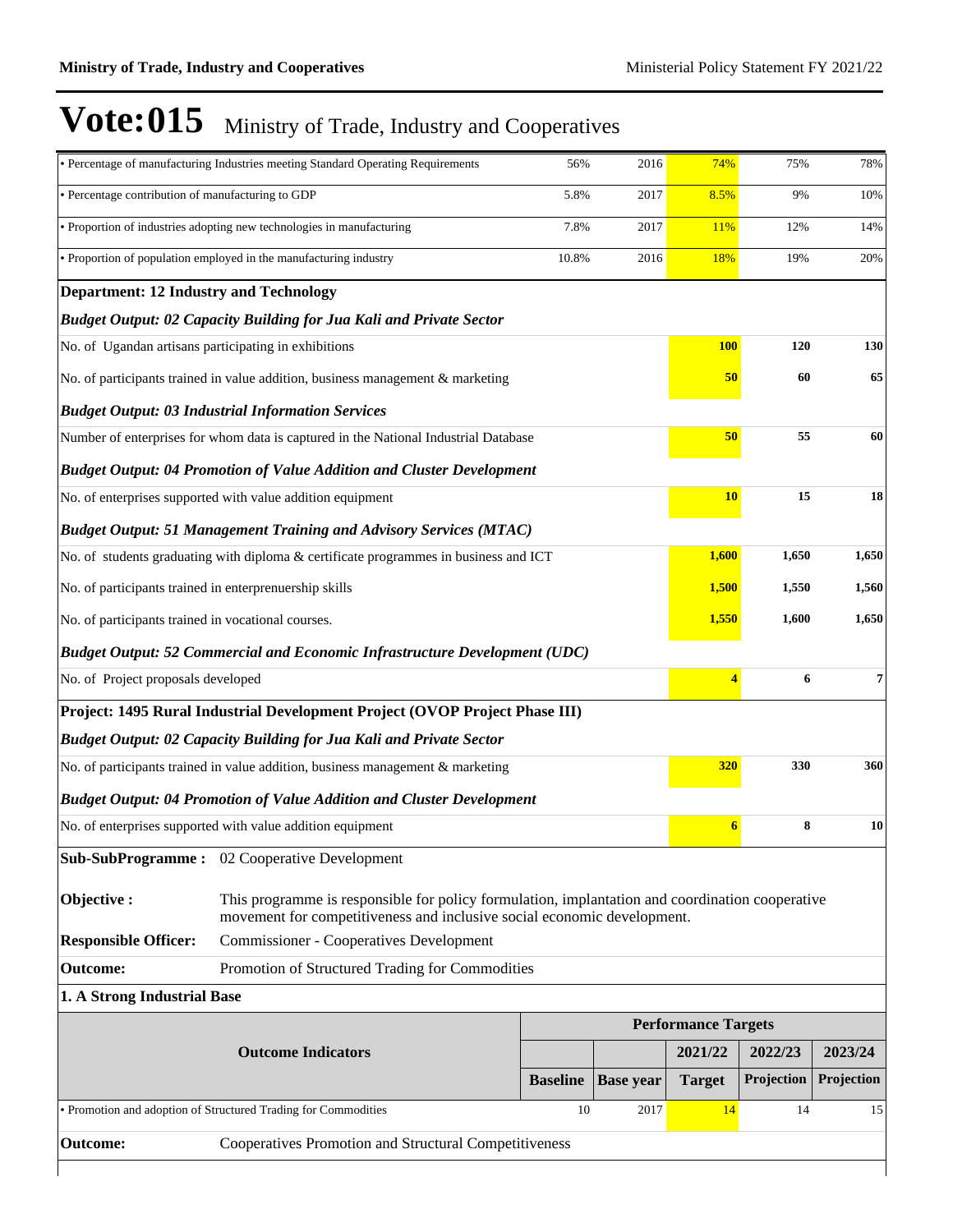| 1. Improved Private Sector Competitiveness                 |                                                                                                                                                                                                  |                 |                  |                            |                   |            |
|------------------------------------------------------------|--------------------------------------------------------------------------------------------------------------------------------------------------------------------------------------------------|-----------------|------------------|----------------------------|-------------------|------------|
|                                                            |                                                                                                                                                                                                  |                 |                  | <b>Performance Targets</b> |                   |            |
|                                                            | <b>Outcome Indicators</b>                                                                                                                                                                        |                 |                  | 2021/22                    | 2022/23           | 2023/24    |
|                                                            |                                                                                                                                                                                                  | <b>Baseline</b> | <b>Base year</b> | <b>Target</b>              | Projection        | Projection |
| • Percentage of Youth engaged in Cooperative Business      |                                                                                                                                                                                                  | 8%              | 2017             | 15%                        | 16%               | 18%        |
| • Total share capital of Cooperatives Enterprises (UGX Bn) |                                                                                                                                                                                                  | 424             | 2017             | 498                        | 510               | 520        |
| <b>Department: 13 Cooperatives Development</b>             |                                                                                                                                                                                                  |                 |                  |                            |                   |            |
|                                                            | <b>Budget Output: 01 Cooperative Policies, Strategies and Monitoring services</b>                                                                                                                |                 |                  |                            |                   |            |
| Number of cooperative societies audited                    |                                                                                                                                                                                                  |                 |                  |                            | 500<br>520        | 530        |
|                                                            | <b>Budget Output: 02 Cooperatives Establishment and Management</b>                                                                                                                               |                 |                  |                            |                   |            |
| No. of cooperative Societies inspected                     |                                                                                                                                                                                                  |                 |                  |                            | <b>100</b><br>110 | 120        |
| No. of cooperative Societies investigated                  |                                                                                                                                                                                                  |                 |                  |                            | 12<br><b>10</b>   | 15         |
|                                                            | <b>Budget Output: 03 Cooperatives Skill Development and Awareness Creation</b>                                                                                                                   |                 |                  |                            |                   |            |
|                                                            | No. of Standards developed or reviewed with support from UWRSA                                                                                                                                   |                 |                  | 3                          | 3                 | 4          |
|                                                            | <b>Budget Output: 51 Regulation of Warehouse Receipt System</b>                                                                                                                                  |                 |                  |                            |                   |            |
|                                                            | No. of warehouse staff trained in Warehouse Receipt operations                                                                                                                                   |                 |                  | 80                         | 85                | 90         |
| No. of warehouses inspected                                |                                                                                                                                                                                                  |                 |                  | <b>150</b>                 | 155               | 160        |
| <b>Sub-SubProgramme:</b>                                   | 04 Trade Development                                                                                                                                                                             |                 |                  |                            |                   |            |
| Objective:                                                 | This programme is responsible for policy formulation and implantation aimed at facilitating private sector<br>competitiveness in domestic and international trade for inclusive economic growth. |                 |                  |                            |                   |            |
| <b>Responsible Officer:</b>                                | Director - Trade Industry and Cooperatives                                                                                                                                                       |                 |                  |                            |                   |            |
| <b>Outcome:</b>                                            | Domestic and Foreign Trade Facilitation and Promotion                                                                                                                                            |                 |                  |                            |                   |            |
| 1. A Strong Industrial Base                                |                                                                                                                                                                                                  |                 |                  |                            |                   |            |
|                                                            |                                                                                                                                                                                                  |                 |                  | <b>Performance Targets</b> |                   |            |
|                                                            | <b>Outcome Indicators</b>                                                                                                                                                                        |                 |                  | 2021/22                    | 2022/23           | 2023/24    |
|                                                            |                                                                                                                                                                                                  | <b>Baseline</b> | <b>Base year</b> | <b>Target</b>              | Projection        | Projection |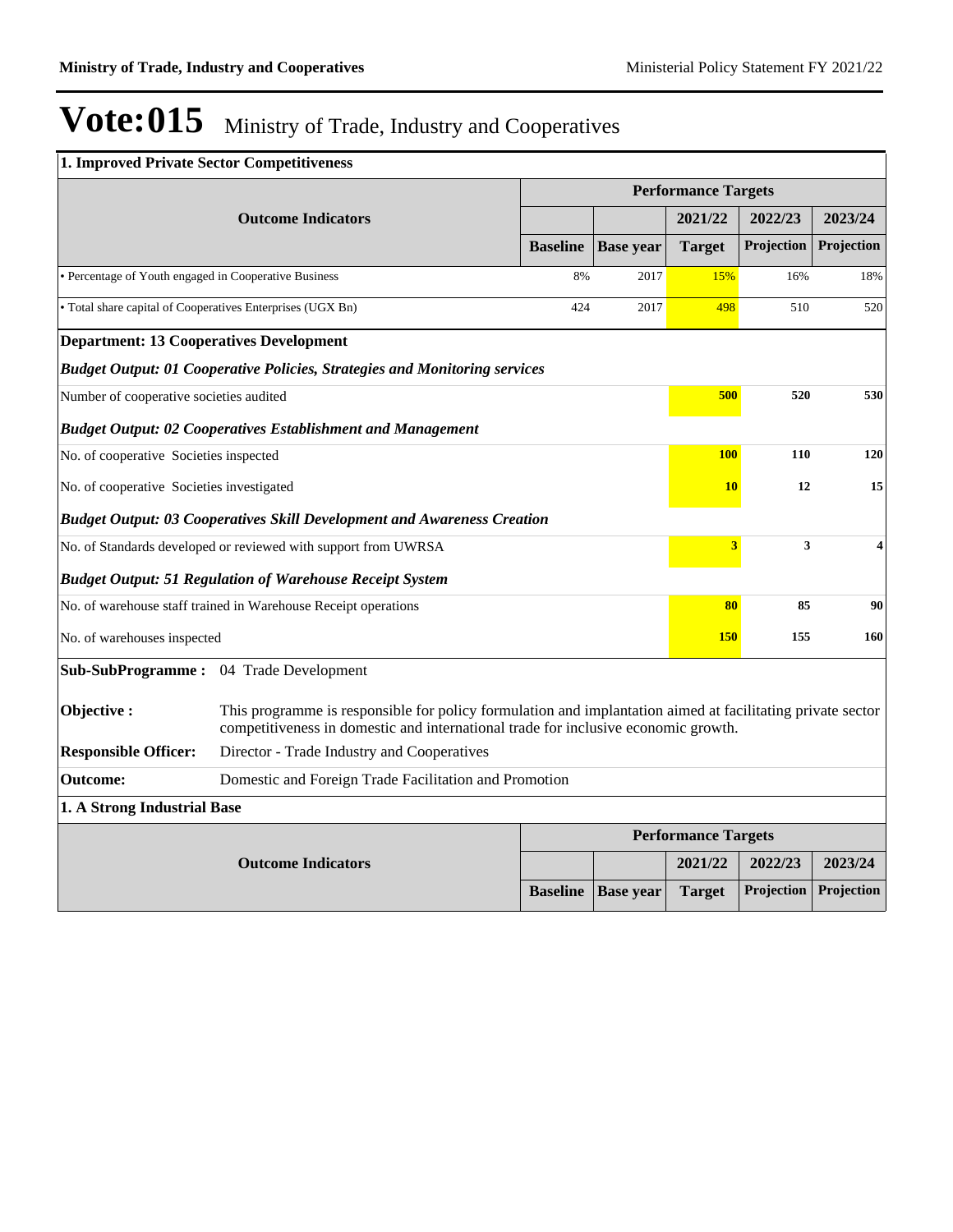|                                                                                                                               | • Percentage growth in trade of Domestically Produced Products & services                                                                                              | 8.9%            | 2016             | 12%                        | 14%               | 15%        |
|-------------------------------------------------------------------------------------------------------------------------------|------------------------------------------------------------------------------------------------------------------------------------------------------------------------|-----------------|------------------|----------------------------|-------------------|------------|
| • Access to Common Trade Infrastructure and Development                                                                       |                                                                                                                                                                        | 6.8%            | 2016             | 12%                        | 14%               | 15%        |
|                                                                                                                               | • Percentage utilization of Foreign Trade Agreements by Business Community                                                                                             | 9.8%            | 2016             | 14%                        | 15%               | 16%        |
| <b>Department: 07 External Trade</b>                                                                                          |                                                                                                                                                                        |                 |                  |                            |                   |            |
| <b>Budget Output: 02 Trade Negotiation</b>                                                                                    |                                                                                                                                                                        |                 |                  |                            |                   |            |
| No. of consultations with stakeholders on negotiations                                                                        |                                                                                                                                                                        |                 |                  | 12                         | 13                | 14         |
| No. of negotiations under US-EAC, Tripartite, COMESA, EPAs & WTO participated in                                              |                                                                                                                                                                        |                 |                  |                            | 12<br>14          | 15         |
| Uganda's Services Waiver request submitted to WTO after stakeholder consultation                                              |                                                                                                                                                                        | <b>Yes</b>      | Yes              | Yes                        |                   |            |
| <b>Department: 08 Internal Trade</b>                                                                                          |                                                                                                                                                                        |                 |                  |                            |                   |            |
|                                                                                                                               | <b>Budget Output: 03 Capacity Building for Trade Facilitating Institutions</b>                                                                                         |                 |                  |                            |                   |            |
| No. of District Commercial Officers and LG officials monitored, supervised and supported on Sector<br>policies implementation |                                                                                                                                                                        |                 |                  |                            | <b>120</b><br>130 | 140        |
|                                                                                                                               | No. of Private Sector stakeholders sensitized on Trade policy issues                                                                                                   |                 |                  | <b>100</b>                 | 155               | 160        |
|                                                                                                                               | <b>Budget Output: 04 Trade Information and Product Market Research</b>                                                                                                 |                 |                  |                            |                   |            |
|                                                                                                                               | No. of Municipalities from which trade licensing returns have been collected                                                                                           |                 |                  | 25                         | 30                | 35         |
|                                                                                                                               | <b>Sub-SubProgramme:</b> 07 MSME Development                                                                                                                           |                 |                  |                            |                   |            |
| Objective :                                                                                                                   | The objective of this Programme is policy formulation, implementing and coordination for inclusive<br>promotion and development of Micro Small and Medium Enterprises. |                 |                  |                            |                   |            |
| <b>Responsible Officer:</b>                                                                                                   | Director - Micro, Small and Medium Enterprises                                                                                                                         |                 |                  |                            |                   |            |
| Outcome:                                                                                                                      | MSMEs Business Growth and Competitiveness                                                                                                                              |                 |                  |                            |                   |            |
| 1. Improved Private Sector Competitiveness                                                                                    |                                                                                                                                                                        |                 |                  |                            |                   |            |
|                                                                                                                               |                                                                                                                                                                        |                 |                  | <b>Performance Targets</b> |                   |            |
|                                                                                                                               | <b>Outcome Indicators</b>                                                                                                                                              |                 |                  | 2021/22                    | 2022/23           | 2023/24    |
|                                                                                                                               |                                                                                                                                                                        | <b>Baseline</b> | <b>Base year</b> | <b>Target</b>              | Projection        | Projection |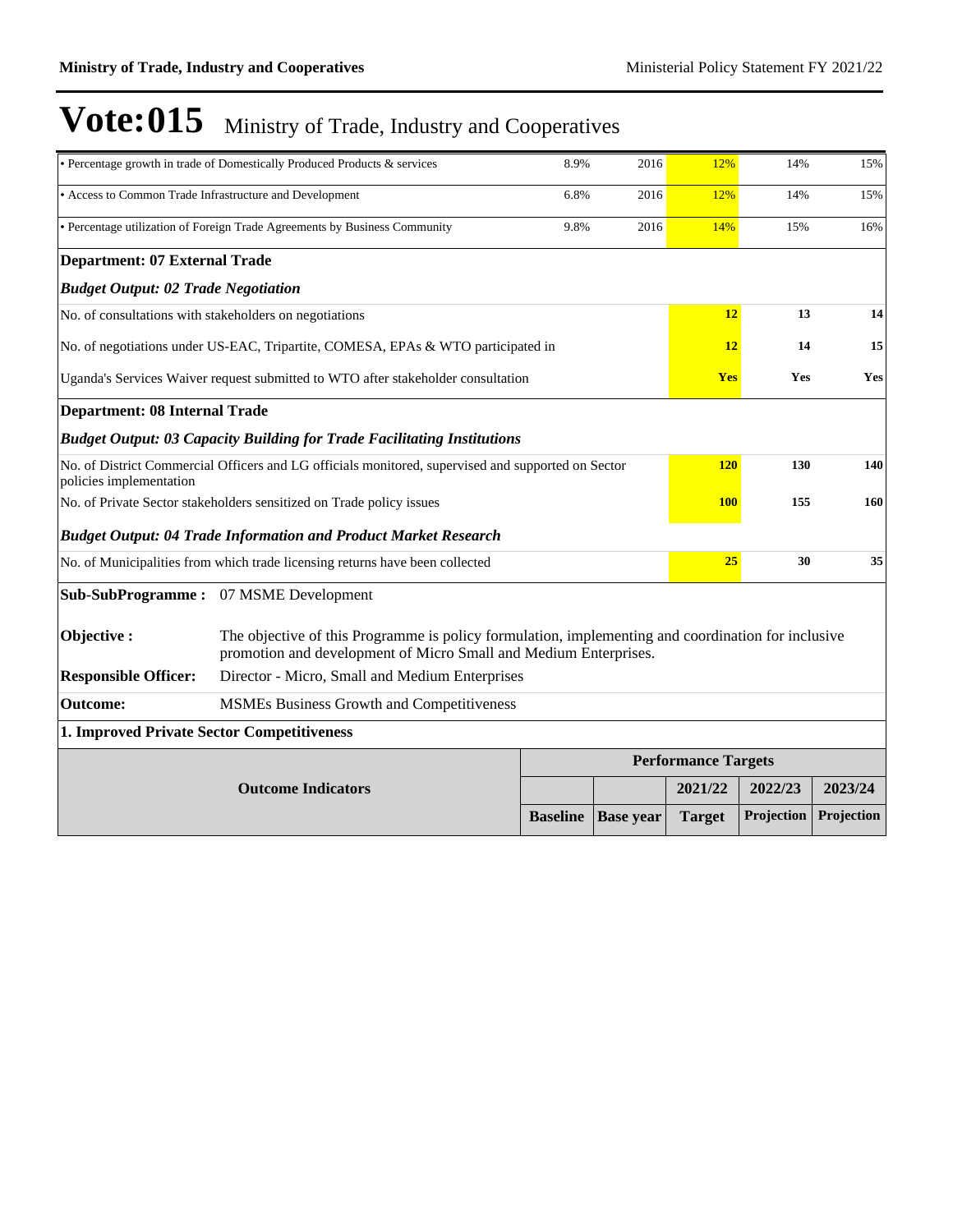|                                                                                 | • Percentage growth of formalised MSMEs in domestic and export market                                                                                                          | 9%              | 2018             | 15%                        | 16%               | 18%        |  |  |
|---------------------------------------------------------------------------------|--------------------------------------------------------------------------------------------------------------------------------------------------------------------------------|-----------------|------------------|----------------------------|-------------------|------------|--|--|
|                                                                                 | • Percentage of MSMEs with access to business incubation and industrial infrastructure                                                                                         | 12.5%           | 2017             | 16%                        | 17%               | 18%        |  |  |
|                                                                                 | • Percentage of MSMEs implementing good business and technical management practices.                                                                                           | 48%             | 2018             | 55%                        | 56%               | 58%        |  |  |
|                                                                                 | <b>Department: 19 Processing and Marketing Department</b>                                                                                                                      |                 |                  |                            |                   |            |  |  |
|                                                                                 | <b>Budget Output: 01 MSMEs Policies, Strategies and Monitoring Services</b>                                                                                                    |                 |                  |                            |                   |            |  |  |
|                                                                                 | Number of MSMEs partcipating in annual awards competition                                                                                                                      |                 |                  | 150                        | 155               | 160        |  |  |
| Department: 20 Business Development and Quality Assurance Department            |                                                                                                                                                                                |                 |                  |                            |                   |            |  |  |
| <b>Budget Output: 01 MSMEs Policies, Strategies and Monitoring Services</b>     |                                                                                                                                                                                |                 |                  |                            |                   |            |  |  |
| 12%<br>10%<br>Percentage reduction in the number of MSMEs closing down business |                                                                                                                                                                                |                 |                  |                            | 9%                |            |  |  |
| <b>Sub-SubProgramme :</b>                                                       | 49 General Administration, Policy and Planning                                                                                                                                 |                 |                  |                            |                   |            |  |  |
| Objective :                                                                     | This programme is responsible for providing overall coordination and administrative framework of policy<br>and strategic guidance for implementation of Ministry's programmes. |                 |                  |                            |                   |            |  |  |
| <b>Responsible Officer:</b>                                                     | Under Secretary - Finance and Adminstration                                                                                                                                    |                 |                  |                            |                   |            |  |  |
| Outcome:                                                                        | Policy Guidance and Strategic Direction                                                                                                                                        |                 |                  |                            |                   |            |  |  |
| 1. A Strong Industrial Base                                                     |                                                                                                                                                                                |                 |                  |                            |                   |            |  |  |
|                                                                                 |                                                                                                                                                                                |                 |                  | <b>Performance Targets</b> |                   |            |  |  |
| <b>Outcome Indicators</b>                                                       |                                                                                                                                                                                |                 |                  | 2021/22                    | 2022/23           | 2023/24    |  |  |
|                                                                                 |                                                                                                                                                                                | <b>Baseline</b> | <b>Base</b> year | <b>Target</b>              | <b>Projection</b> | Projection |  |  |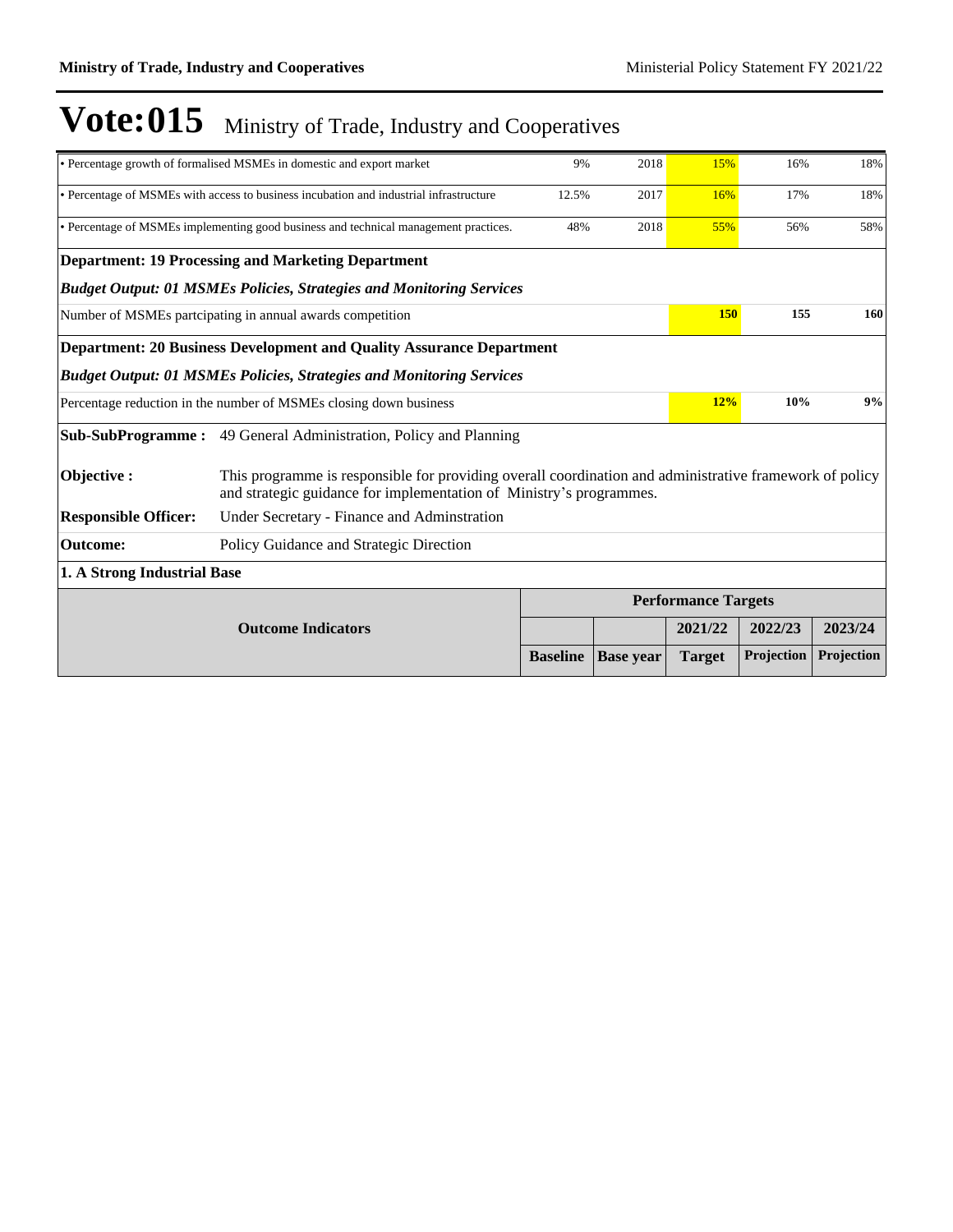| • Level of compliance of planning and budgeting instruments to NDPII            | 66% | 2018 | 72%        | 75% | 78% |  |  |
|---------------------------------------------------------------------------------|-----|------|------------|-----|-----|--|--|
| • Level of compliance of the MPS to gender and equity budgeting                 | 63% | 2018 | 65%        | 68% | 70% |  |  |
| • Level of Development Plan delivered                                           | 12% | 2020 | 25%        | 30% | 40% |  |  |
| • Budget absorption rate                                                        | 96  | 2019 | 98         | 98  | 98  |  |  |
| • Annual External Auditor General rating.                                       | 84  | 2018 | 86         | 88  | 90  |  |  |
| Department: 01 HQs and Administration                                           |     |      |            |     |     |  |  |
| <b>Budget Output: 01 Policy, consultation, planning and monitoring services</b> |     |      |            |     |     |  |  |
| No of work plans generated from the strategic plan                              |     |      |            | 7   | 7   |  |  |
| <b>Department: 17 Policy and Planning</b>                                       |     |      |            |     |     |  |  |
| Budget Output: 01 Policy, consultation, planning and monitoring services        |     |      |            |     |     |  |  |
| MPS, BFP and Annual Report in place                                             |     |      | <b>Yes</b> | Yes | Yes |  |  |

### **IX. Major Capital Investments And Changes In Resource Allocation**

### **Table 9.1: Major Capital Investment (Capital Purchases outputs over 0.5Billion)**

| FY 2020/21                                                                                                                                                                                                                                               |              |                                                                                                                                     | FY 2021/22                                                                                                                                                     |  |  |  |  |
|----------------------------------------------------------------------------------------------------------------------------------------------------------------------------------------------------------------------------------------------------------|--------------|-------------------------------------------------------------------------------------------------------------------------------------|----------------------------------------------------------------------------------------------------------------------------------------------------------------|--|--|--|--|
| <b>Appr. Budget and Planned Outputs</b>                                                                                                                                                                                                                  |              | <b>Expenditures and Achievements by</b><br>end Dec                                                                                  | <b>Proposed Budget and Planned</b><br><b>Outputs</b>                                                                                                           |  |  |  |  |
| Vote 015 Ministry of Trade, Industry and Cooperatives                                                                                                                                                                                                    |              |                                                                                                                                     |                                                                                                                                                                |  |  |  |  |
| Sub-SubProgramme: 06 01 Industrial and Technological Development                                                                                                                                                                                         |              |                                                                                                                                     |                                                                                                                                                                |  |  |  |  |
| Development Project : 1495 Rural Industrial Development Project (OVOP Project Phase III)                                                                                                                                                                 |              |                                                                                                                                     |                                                                                                                                                                |  |  |  |  |
| Budget Output: 06 01 77 Purchase of Specialised Machinery & Equipment                                                                                                                                                                                    |              |                                                                                                                                     |                                                                                                                                                                |  |  |  |  |
| Establishment of 22 processing facilities through provision of<br>value addition facilities after assessment of associations in the<br>whole Country.                                                                                                    |              | Plastic Shoe Lasts for Uganda Youth Leather<br>Products Manufacturers Association in Wakiso<br>District.                            | Procured 10 Post Bed Sewing Machines and 50 20 Functional processing facilities established by<br><b>June 2022</b><br>Approved quarterly and annual work plans |  |  |  |  |
|                                                                                                                                                                                                                                                          |              | Procured a Semi-Automated Coffee Processing<br>Machine for Kaseremu Area Cooperative<br>Marketing Enterprise in Kapchorwa District. |                                                                                                                                                                |  |  |  |  |
| <b>Total Output Cost(Ushs Thousand)</b>                                                                                                                                                                                                                  | 965,076      | 107,256                                                                                                                             | 1,028,387                                                                                                                                                      |  |  |  |  |
| Gou Dev't:                                                                                                                                                                                                                                               | 965,076      | 107,256                                                                                                                             | 1,028,387                                                                                                                                                      |  |  |  |  |
| Ext Fin:                                                                                                                                                                                                                                                 | $\mathbf{0}$ | $\Omega$                                                                                                                            |                                                                                                                                                                |  |  |  |  |
| A.I.A.                                                                                                                                                                                                                                                   | $\Omega$     | $\Omega$                                                                                                                            | $\overline{0}$                                                                                                                                                 |  |  |  |  |
| Sub-SubProgramme: 06 04 Trade Development                                                                                                                                                                                                                |              |                                                                                                                                     |                                                                                                                                                                |  |  |  |  |
| Development Project : 1291 Regional Integration Implementation Programme [RIIP] Support for Uganda                                                                                                                                                       |              |                                                                                                                                     |                                                                                                                                                                |  |  |  |  |
| Budget Output: 06 04 81 Trade Infrastructure Development                                                                                                                                                                                                 |              |                                                                                                                                     |                                                                                                                                                                |  |  |  |  |
| Development of cross border export zones at Katuna, Busia,<br>Lwakhakha, Oraba and Elegu including provision of utilities to Lwakhkahkha, Busia, Katuna, Oraba and<br>enhance value addition and value chains of the border markets. Mpondwe is ongoing. |              | Construction of border markets at                                                                                                   | <b>Construction of Mpondwe Border Export Zone.</b><br>Development of detailed designs for Bunagana<br><b>Border Export Zone.</b>                               |  |  |  |  |
| <b>Total Output Cost(Ushs Thousand)</b>                                                                                                                                                                                                                  | 8,933,273    | 502,549                                                                                                                             | 6,828,156                                                                                                                                                      |  |  |  |  |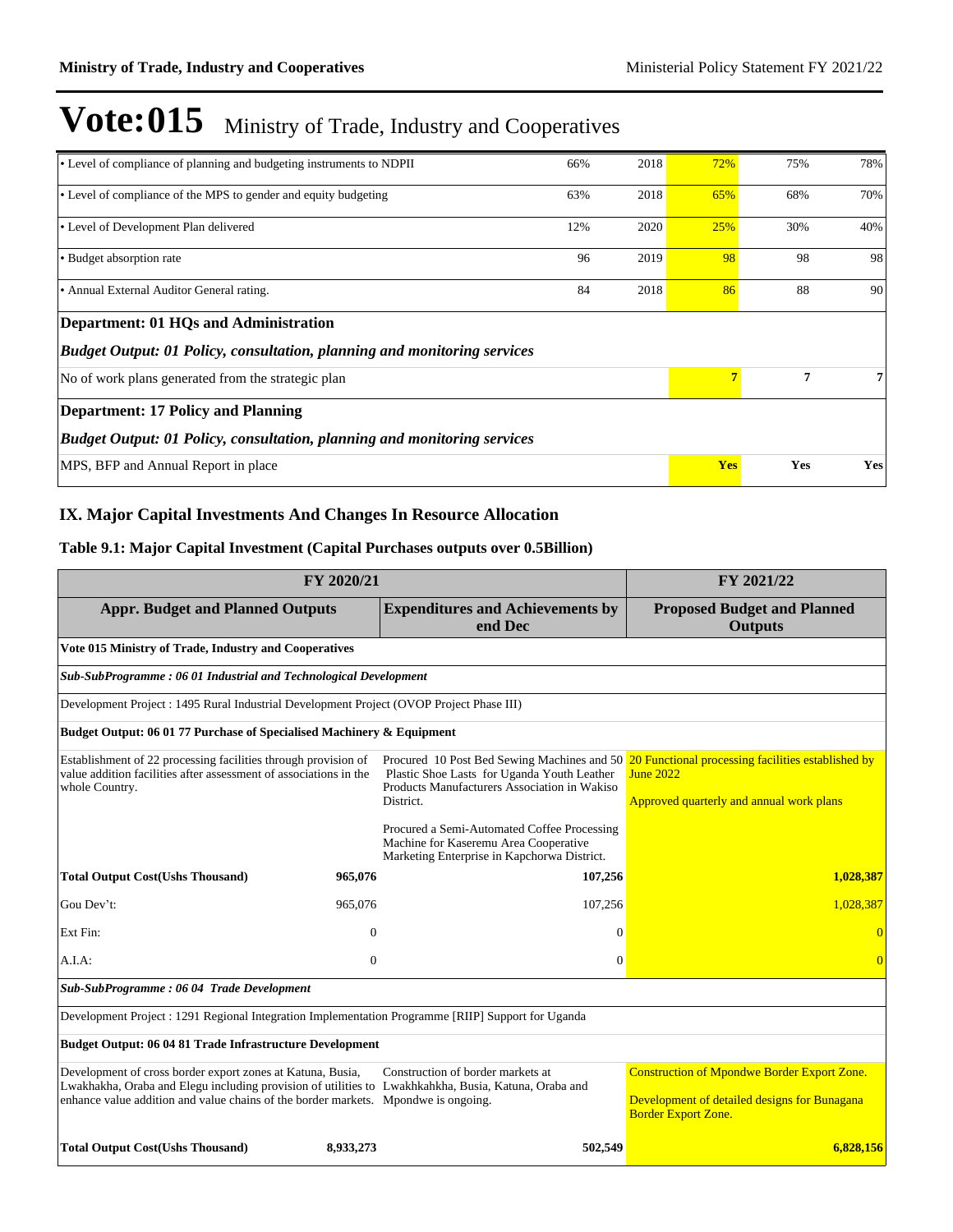| Gou Dev't: |           | v       |           |
|------------|-----------|---------|-----------|
| Ext Fin:   | 8,933,273 | 502,549 | 6,828,156 |
| $A.I.A$ :  |           | 0       |           |

### **X. Vote Challenges and Plans To Improve Performance**

#### **Vote Challenges**

High cost of energy especially for industries. However, Isimba Dam is being constructed and Government has committed to give USD 5 cents PER kilowatts.

High cost of funding for business growth. UDB has been capitalised by Ugx 39 Billions to facilitate business development but it is still low and interest rates are still very high.

Non-Tariff Barriers under regional integration; Kenya stopped importation of Uganda Dairy Products, Tanzania stopped Sugar and Rwanda closed its border with Uganda which has impacted on trade. The Presidents have however signed a pact and negotiations are on-going to ensure that the border is opened.

Inadequate Budgetary Provisions (MTEF), Budget cuts and shortfalls and Inadequate MTEF Ceiling.

Worldwide epidemics have affected Ugandan export market for example in Ebola DRC and Corona Virus (Covid-19) in the Asian countries.

#### **Plans to improve Vote Performance**

Ensure adherence to approved budget plans and also adhere to financial procedures and procurement regulations as per PPDA guidelines.

Institute an effective internal control system to ensure optimum utilisation of resources.

### **XI Off Budget Support**

#### **Table 11.1 Off-Budget Support by Department and Project**

N/A

#### **XII. Vote Cross Cutting Policy And Other Budgetary Issues**

#### **Table 12.1: Cross- Cutting Policy Issues**

| <b>Issue Type:</b>                  | <b>HIV/AIDS</b>                                                                                                                                      |
|-------------------------------------|------------------------------------------------------------------------------------------------------------------------------------------------------|
| Objective:                          | To create a stigma free and conducive working environment for both the affected and infected Staff<br>of the Ministry.                               |
| <b>Issue of Concern:</b>            | There is need to create and develop further a stigma free and conducive working environment for<br>both affected and infected staff of the Ministry. |
| <b>Planned Interventions:</b>       | Carry out health awareness campaigns and continue to provide staffs who declare their status with<br>support, care and treatment from JCRC.          |
| <b>Budget Allocation (Billion):</b> | 0.001                                                                                                                                                |
| <b>Performance Indicators:</b>      | a) Number of infected staff provided with counseling and medical support.<br>b) Number of HIV/AIDS sensitization workshops held                      |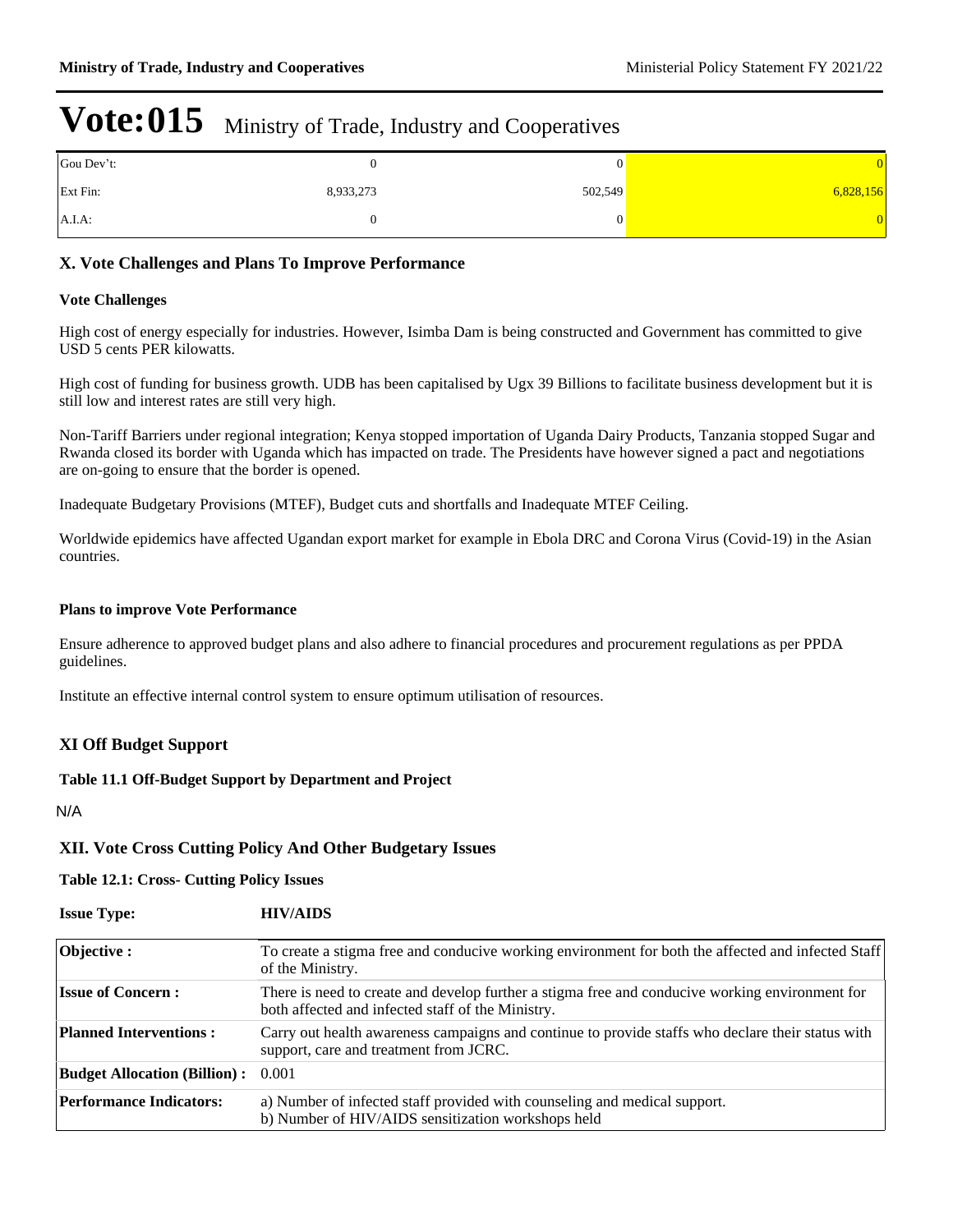| <b>Issue Type:</b>                  | Gender                                                                                                                                                                                                                  |
|-------------------------------------|-------------------------------------------------------------------------------------------------------------------------------------------------------------------------------------------------------------------------|
| Objective:                          | To ensure Gender Mainstreaming and Equal Opportunities for men, women, youth, elderly persons<br>and PWDs, in urban and rural areas across the country                                                                  |
| <b>Issue of Concern:</b>            | There is need to Gender Mainstream and provide Equal Opportunities to all men, women, youth,<br>elderly persons and PWDs in both rural and urban areas across the Country.                                              |
| <b>Planned Interventions:</b>       | a)Training of staff in Gender issues and Gender awareness creation for the Ministry Staff<br>b) Issues of men, women, youth and PWDs are addressed in all Programme Work Plans to provide<br><b>Equal Opportunities</b> |
| <b>Budget Allocation (Billion):</b> | 0.001                                                                                                                                                                                                                   |
| <b>Performance Indicators:</b>      | a) Number of gender awareness workshops held<br>b) Percentage of Ministry budget mainstreamed to provide Equal Opportunities                                                                                            |
| <b>Issue Type:</b>                  | <b>Enviroment</b>                                                                                                                                                                                                       |
| Objective:                          | To create awareness on the importance of a clean and green environment among staff and<br>clients/Sector Stakeholders.                                                                                                  |
| <b>Issue of Concern:</b>            | Employees in the Ministry should work in a clean and a disease free environment to ensure good<br>health and productivity.                                                                                              |
| <b>Planned Interventions:</b>       | Carry out environmental campaigns and sensitize staff about keeping a clean and green<br>environment and sensitize industries and other manufacturer on the importance of sustainable<br>industrial practices.          |
| <b>Budget Allocation (Billion):</b> | 0.001                                                                                                                                                                                                                   |
| <b>Performance Indicators:</b>      | a) Number of cleaner production and environmental awareness campaigns held through technical<br>guidance visits to industries.<br>b) Percentage of the Ministry budget allocated to environmental issues                |

### **XIII. Personnel Information**

### **Table 13.1 Staff Establishment Analysis**

| <b>Title</b>                                                    | <b>Salary Scale</b> | <b>Number Of Approved Positions</b> | <b>Number Of Filled Positions</b> |
|-----------------------------------------------------------------|---------------------|-------------------------------------|-----------------------------------|
| Ass. Comm Policy & Statutory<br><b>Services</b>                 | U1E                 |                                     |                                   |
| <b>Assistant Commisioner - Human</b><br>Resorce                 | U1E                 |                                     |                                   |
| <b>Assistant Commissioner - Planning</b>                        | U1E                 |                                     |                                   |
| Assistant Commissioner - Private<br>Sector Development          | U1E                 |                                     |                                   |
| <b>Assistant Commissioner Trade -</b><br>Trade and Inspectorate | U1E                 |                                     |                                   |
| Asstant Commissioner - Regional &<br><b>Bilateral Trade</b>     | U1E                 |                                     |                                   |
| <b>Assistant Commissioner - Industry</b>                        | U1E(SC)             |                                     |                                   |
| <b>Assistant Commissioner -</b><br>Technology                   | U1E(SC)             |                                     | $\theta$                          |
| Commissioner - External Trade                                   | U1SE                |                                     |                                   |
| Commissioner - Internal Trade                                   | U1SE                |                                     | $\Omega$                          |
| Commissioner Industry &<br>Technology                           | U1SE                |                                     | 0                                 |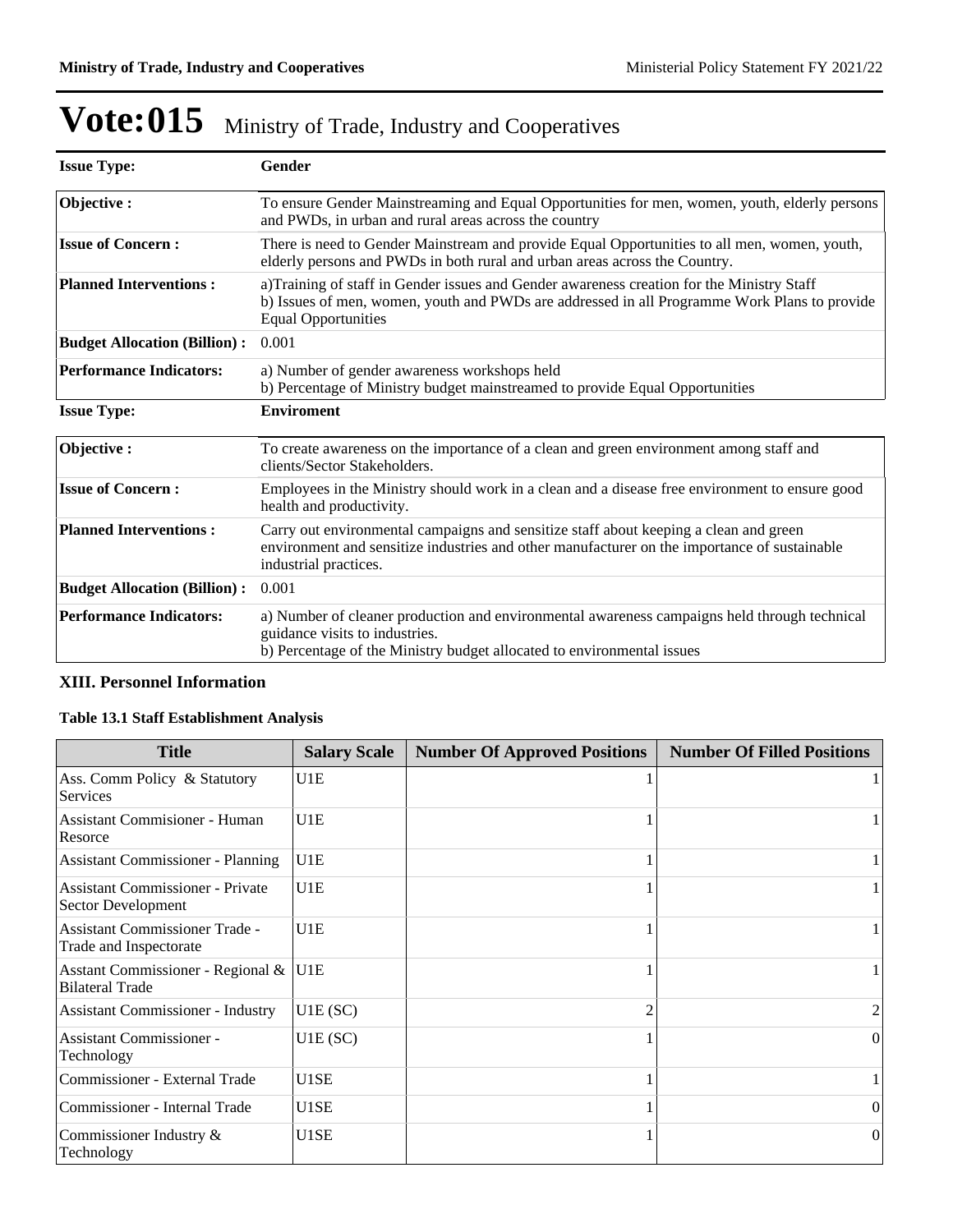| <b>Permanent Secretary</b>                                      | U1SE              |    | 1                |
|-----------------------------------------------------------------|-------------------|----|------------------|
| <b>Under Secretary</b>                                          | U1SE              |    |                  |
| Principal Commercial Officer                                    | U <sub>2</sub>    | 12 | 8                |
| Principal Cooperative Officer                                   | U <sub>2</sub>    | 2  | $\overline{2}$   |
| Principal Economist                                             | U <sub>2</sub>    |    |                  |
| Principal MSME Officer                                          | U <sub>2</sub>    | 4  | 3                |
| Principal MSME Officer Quality<br>Assurance and Standardization | U2                | 4  | 3                |
| Principal Policy Analyst                                        | U2                |    | 1                |
| Principal Procurement Officer                                   | U <sub>2</sub>    |    |                  |
| Principal Engineer                                              | U <sub>2</sub> SC | 2  | $\theta$         |
| Principal Industrial Officer                                    | U <sub>2</sub> SC | 3  | $\overline{2}$   |
| Principal Personal Secretary                                    | U <sub>3</sub>    | 3  |                  |
| Senior Accountant                                               | U <sub>3</sub>    |    |                  |
| Senior Assistant Secretary                                      | U <sub>3</sub>    | 4  | $\overline{2}$   |
| Senior Commercial Officer                                       | U <sub>3</sub>    | 18 | 12               |
| Senior Cooperative Officer                                      | U <sub>3</sub>    | 6  | 5                |
| Senior Internal Auditor                                         | U <sub>3</sub>    |    | $\boldsymbol{0}$ |
| Senior Legal Officer                                            | U <sub>3</sub>    |    |                  |
| Senior M&E Officer                                              | U <sub>3</sub>    | 5  | 4                |
| Senior MSME Officer                                             | U <sub>3</sub>    | 4  | 3                |
| Senior Personal Secretary                                       | U <sub>3</sub>    | 4  | $\theta$         |
| Senior Policy Analyst                                           | U <sub>3</sub>    | 2  | $\overline{2}$   |
| Senior Engineer                                                 | U <sub>3</sub> SC | 3  |                  |
| Senior Industrial Officer                                       | U <sub>3</sub> SC | 4  | 2                |
| Senior Information Technology<br>Officer                        | U <sub>3</sub> SC | 1  | 1                |
| Senior Statistician                                             | U <sub>3</sub> SC |    | $\vert 0 \vert$  |
| Accountant                                                      | U <sub>4</sub>    | 2  | $\overline{2}$   |
| <b>Assistant Secretary</b>                                      | U <sub>4</sub>    |    | 1                |
| Commercial Officer                                              | U <sub>4</sub>    | 5  | 4                |
| Cooperative Officer                                             | U <sub>4</sub>    | 8  | 7                |
| Economist                                                       | U <sub>4</sub>    |    | $\vert 0 \vert$  |
| Human Resource Officer                                          | U <sub>4</sub>    |    | $\mathbf{1}$     |
| Internal Auditor                                                | U <sub>4</sub>    |    | 1                |
| Legal Officer                                                   | U <sub>4</sub>    |    | 0                |
| Librarian                                                       | U <sub>4</sub>    | 1  | $\mathbf{1}$     |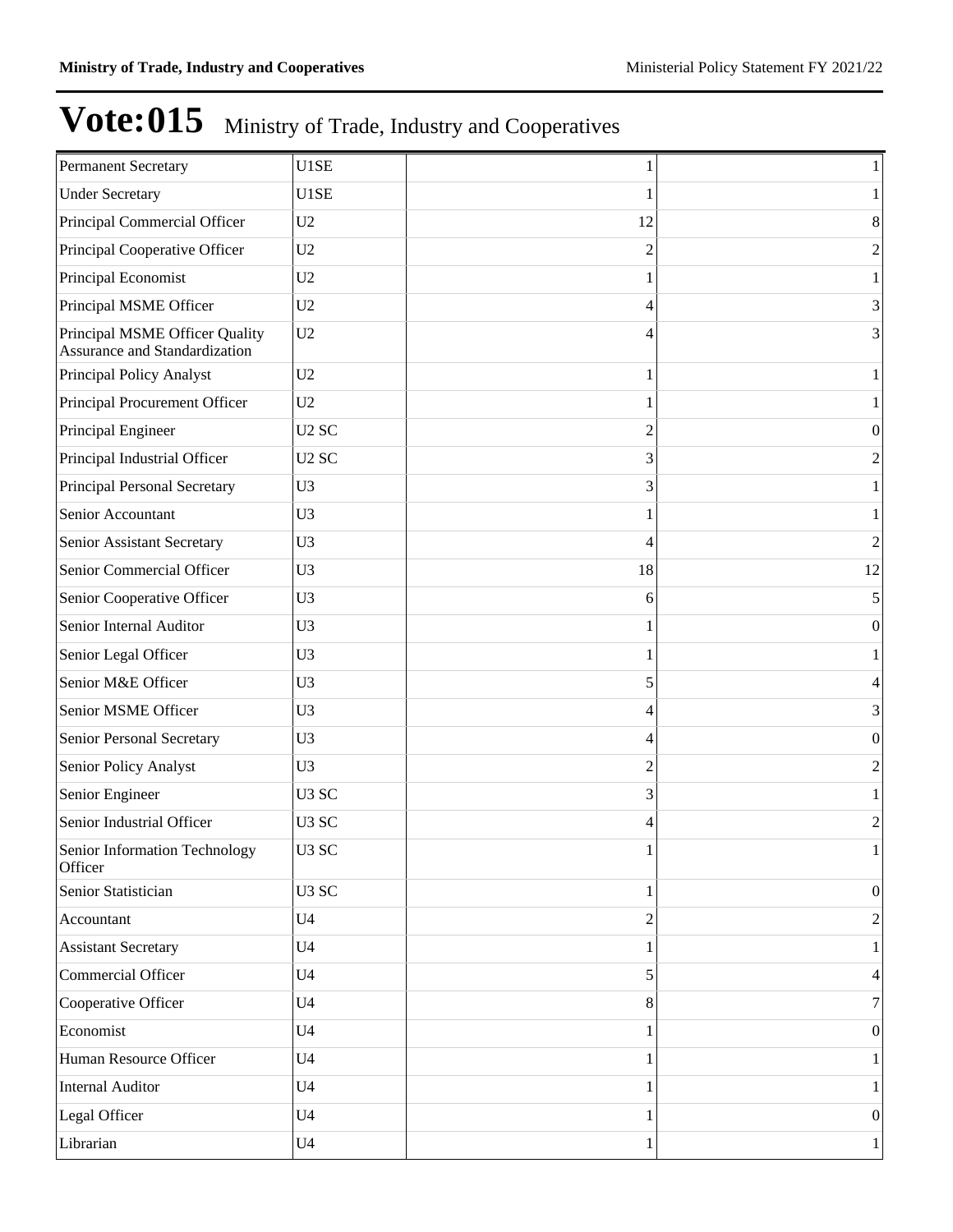| Personal Secretary                                                          | U <sub>4</sub>    | 11             | $\,8\,$        |
|-----------------------------------------------------------------------------|-------------------|----------------|----------------|
| Principal Office Supervisor                                                 | U <sub>4</sub>    |                | 1              |
| Procurement Officer                                                         | U <sub>4</sub>    |                | 1              |
| <b>Public Relations Officer</b>                                             | U <sub>4</sub>    |                | 1              |
| Database Administrator                                                      | U4(SC)            |                | 1              |
| Engineer                                                                    | U4(SC)            | $\overline{c}$ | 1              |
| <b>Industrial Officer</b>                                                   | U4(SC)            | 6              | 6              |
| <b>Information Scientist</b>                                                | U4(SC)            |                | 1              |
| Systems Administrator                                                       | U4(SC)            |                | 1              |
| Statistician                                                                | U <sub>4</sub> SC |                | 1              |
| <b>RECORDS OFFICER</b>                                                      | U <sub>4</sub> L  |                | 1              |
| <b>SENIOR PUBLIC RELATIONS</b><br><b>OFFICER</b>                            | U <sub>4</sub> L  |                | 1              |
| <b>TRAINING OFFICER</b>                                                     | U <sub>4</sub> L  | 1              | 1              |
| <b>Assistant Records Officer</b>                                            | U <sub>5</sub>    |                | 1              |
| Senior Accounts Assistant                                                   | U <sub>5</sub>    | 2              | $\mathbf{2}$   |
| Senior Stores Assistant                                                     | U <sub>5</sub>    |                | 1              |
| <b>Stenographer Secretary</b>                                               | U <sub>5</sub>    | 5              | $\mathbf{2}$   |
| Assistant Librarian                                                         | U <sub>6</sub>    |                | 1              |
| Data Entry Clerk                                                            | U <sub>6</sub>    |                | 1              |
| Pool Stenographer                                                           | U <sub>6</sub>    |                | 1              |
| Records Assistant                                                           | U <sub>6</sub>    | 5              | 4              |
| <b>Accounts Assistant</b>                                                   | U7                | 2              | $\overline{c}$ |
| Receptionist                                                                | U7                | 3              | 2              |
| Telephone Operator                                                          | U7                |                | 1              |
| Driver                                                                      | ${\bf U}8$        | 21             | 14             |
| Office Attendant                                                            | U8                | 21             | 19             |
| <b>Assistant Commissioner Marketing</b><br>Promotion                        | UIE               |                | 1              |
| <b>Assistant Commissioner Quality</b><br>Assurance and Standardization      | <b>UIE</b>        | 1              | 1              |
| Assistant Commissioner Technology UIE<br>Research Innovation and Processing |                   | 1              | $\mathbf{1}$   |
| <b>Assistant Commissioner Training</b><br>and Business Skills Development   | UIE               | 2              | 2              |
| <b>Commissioner Business</b><br>Development and Quality Assurance           | <b>UISE</b>       | 1              | 1              |
| <b>Commissioner Cooperative</b><br>Development                              | <b>UISE</b>       | 1              | 1              |